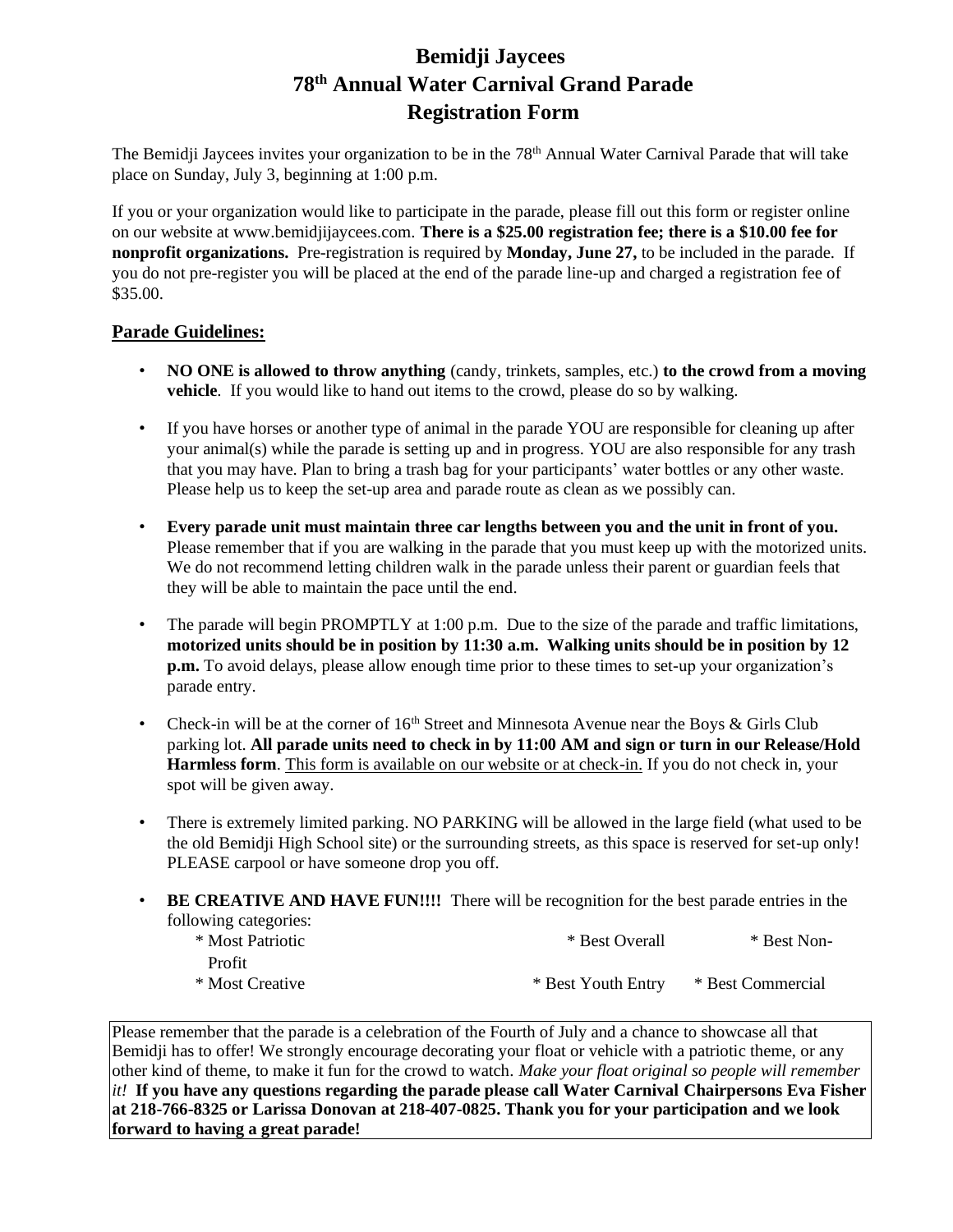

# **78th Annual Bemidji Jaycees' Water Carnival Grand Parade Application July 3, 2022**

| <b>Name of Organization or</b><br>Participant        |                                |  |
|------------------------------------------------------|--------------------------------|--|
| <b>Contact Person (s) Name:</b>                      |                                |  |
| <b>Address:</b>                                      |                                |  |
| City/State:                                          | <b>Zip Code:</b>               |  |
| <b>Home/Cell Phone:</b>                              | <b>Work Phone:</b>             |  |
| Best time to call:                                   | Email:                         |  |
|                                                      | <b>TYPE OF ENTRY</b>           |  |
| Type of Entry (i.e. truck w/ trailer, bicycles, car: |                                |  |
| Vehicle and/or Trailer (Total Length:                |                                |  |
| Walking/Marching – Number of participants:           | <b>Horse or Carriage:</b>      |  |
| <b>Other Animals:</b>                                | <b>Number of Animals:</b>      |  |
| <b>Music:</b><br>YES / NO                            | What kind (live, radio, etc.): |  |

### **Other Details**

#### **CATEGORY OF ENTRY (Please check one)**

| □ Local Non-Profit Organization         | $\Box$ Visiting Non-Commercial    | $\Box$ Car & Truck Clubs     |
|-----------------------------------------|-----------------------------------|------------------------------|
| □ Local Commercial                      | $\Box$ Visiting Festivals & Fairs | $\Box$ Marching School Bands |
| □ Local Non-Commercial                  | $\Box$ School Organizations       | $\Box$ Marching Unit         |
| $\Box$ Local Festivals & Fairs          | $\Box$ Individual Entries         | □ Political Candidate        |
| $\Box$ Visiting Non-Profit Organization | $\Box$ Military                   | □ Elected Official           |
| $\Box$ Visiting Commercial              | □ Mounted Groups                  | $\Box$ Church Group          |

Please enclose the appropriate registration fee made payable to the Bemidji Jaycees:

\_\_\_\_\_ **Non-Profit Organization (\$10.00)** \_\_\_\_\_ All Others (\$25.00) \_\_\_\_\_ All Late Registration (\$35.00)

#### **Return this form to: Bemidji Jaycees, Attn: Grand Parade, PO Box 293, Bemidji, MN 56619-0293**